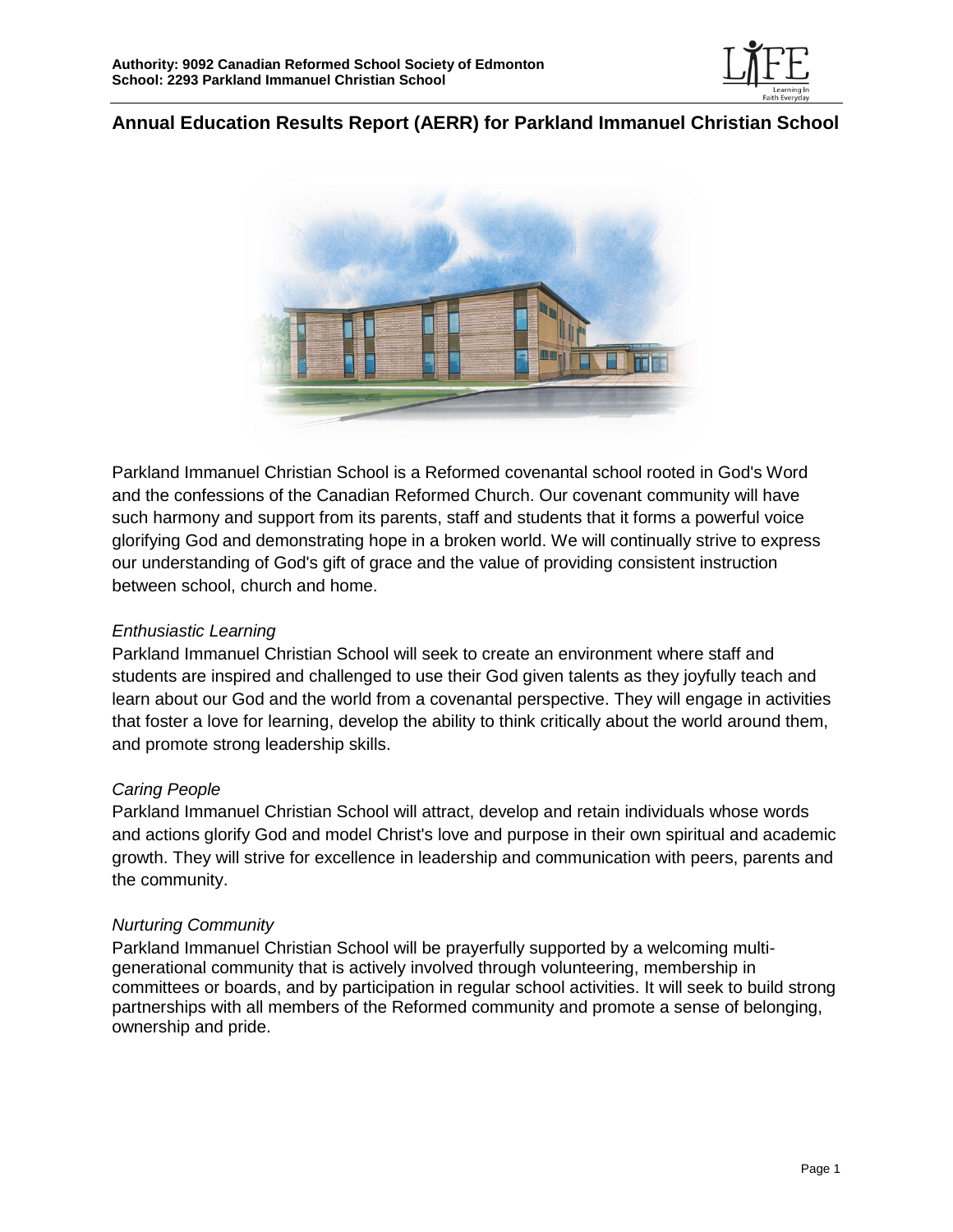

#### **Message from the Board Chair**

In 1977, a small community of enthusiastic parents planned, built and opened a little school outside of Edmonton proper, in the County of Parkland. These parents and their supporting church community were committed to quality education that would prepare their children to be ambassadors for Christ and energetic contributors to society.

Much has changed over the years at Parkland Immanuel Christian School: we've grown from a little school with a few teachers and a few dozen students to a vibrant learning institute with 470 students, and 50 teachers and educational assistants. We blossomed from offering foundational core subjects to a learning environment embracing academic excellence; soulstirring music, band and choir; the beauty of the world of art; the wonder of theatre and performing arts; the discipline of woodworking and construction; and the team-building adrenaline of multi-sport athletics.

Yet behind this growth and diversity, crucial anchors kept us firmly tied to our roots: the ongoing blessings of God; the robust energy of our community volunteers and supporters; and our strong partnership with Alberta Education.

Our relationship with the departments of learning in the Alberta government over the years has helped Parkland Immanuel Christian School continue to be a school of excellence. We continue to plan and partner with Alberta Education in many ways. One such avenue is in the development and delivery of our *Education Plan*, which is an effective blueprint for ongoing quality improvement in teaching our children well.

We remain committed to enhancing the quality of education at PICS, and continue to seek ways we could improve. As we work through our *Education Plan*, we will continue to build on our solid foundation.

Foundationally, our *Education Plan* and school-building initiatives are supported by Parkland Immanuel Christian School's Vision and Mission. Linked together, these will continue to guide our efforts to provide strong and effective Christian education to our students, so they can live a life of service to their fellow citizens and to God.

For the Board of Directors,

Ben de Jong President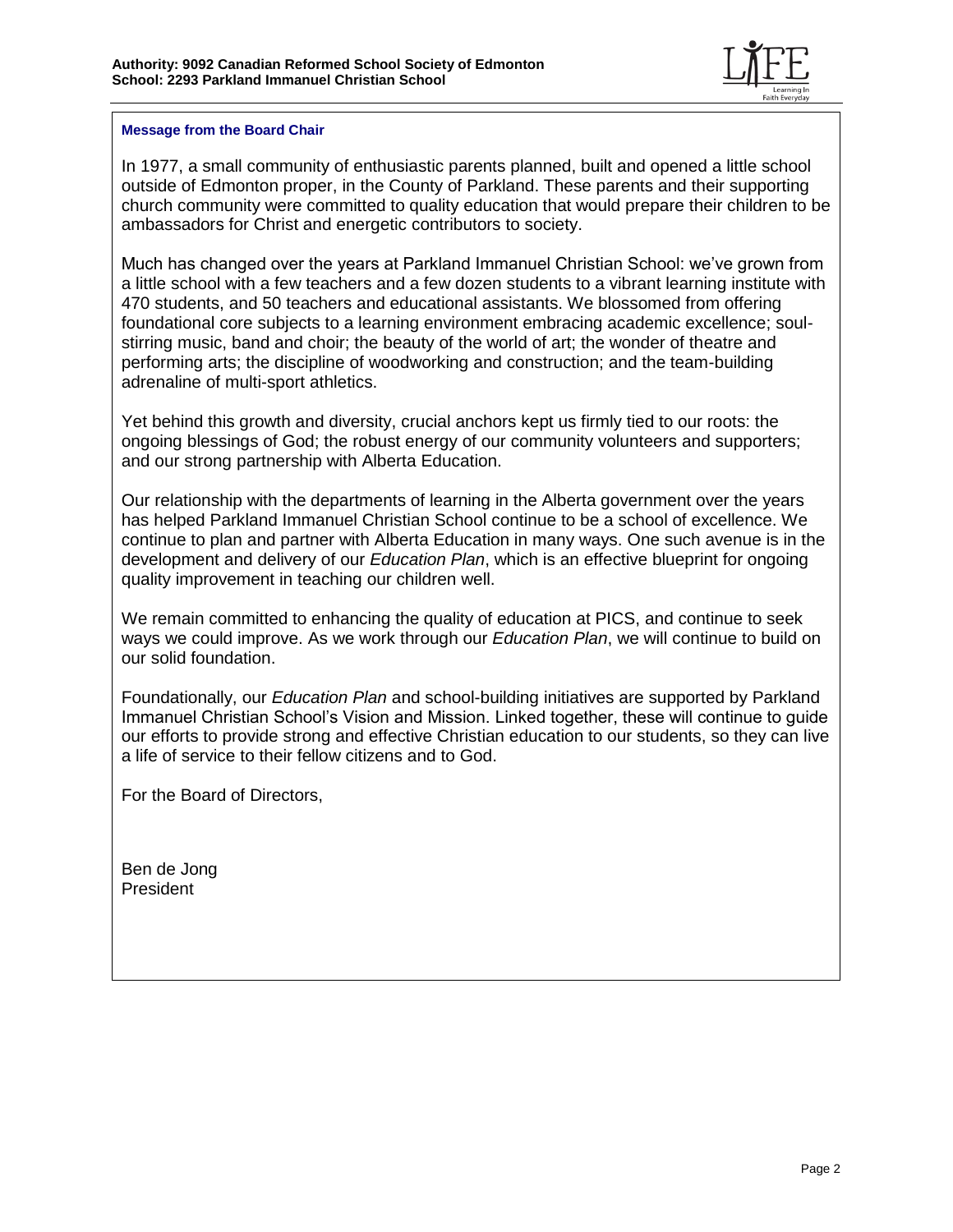

## **Accountability Statement for the Annual Education Results Report**

The Annual Education Results Report for the Canadian Reformed School Society for the 2020/2021 school year was prepared under the direction of the Board/Board of directors in accordance with the responsibilities under the Private Schools Regulation and the Education Grants Regulation. The Board is committed to using the results in this report, to the best of its abilities, to improve outcomes for students and to ensure that all students in the school authority can acquire the knowledge, skills and attitudes they need to be successful and contributing members of society.

The Board approved this combined Annual Education Results Report for the 2020/2021 school year on October 27, 2021.

 $\frac{1}{2}$  ,  $\frac{1}{2}$  ,  $\frac{1}{2}$  ,  $\frac{1}{2}$  ,  $\frac{1}{2}$  ,  $\frac{1}{2}$  ,  $\frac{1}{2}$  ,  $\frac{1}{2}$  ,  $\frac{1}{2}$  ,  $\frac{1}{2}$  ,  $\frac{1}{2}$  ,  $\frac{1}{2}$  ,  $\frac{1}{2}$  ,  $\frac{1}{2}$  ,  $\frac{1}{2}$  ,  $\frac{1}{2}$  ,  $\frac{1}{2}$  ,  $\frac{1}{2}$  ,  $\frac{1$ 

(Original copy signed and on file at school)

 $\frac{1}{2}$  ,  $\frac{1}{2}$  ,  $\frac{1}{2}$  ,  $\frac{1}{2}$  ,  $\frac{1}{2}$  ,  $\frac{1}{2}$  ,  $\frac{1}{2}$  ,  $\frac{1}{2}$  ,  $\frac{1}{2}$  ,  $\frac{1}{2}$  ,  $\frac{1}{2}$  ,  $\frac{1}{2}$  ,  $\frac{1}{2}$  ,  $\frac{1}{2}$  ,  $\frac{1}{2}$  ,  $\frac{1}{2}$  ,  $\frac{1}{2}$  ,  $\frac{1}{2}$  ,  $\frac{1$ Board President National Accords 2012 12:00:00 National Accords 2012 12:00:00 National Accords 2012 12:00:00 National Accords 2012 12:00:00 National Accords 2012 12:00:00 National Accords 2012 12:00:00 National Accords 201

Board Secretary **Date Signed Date Signed**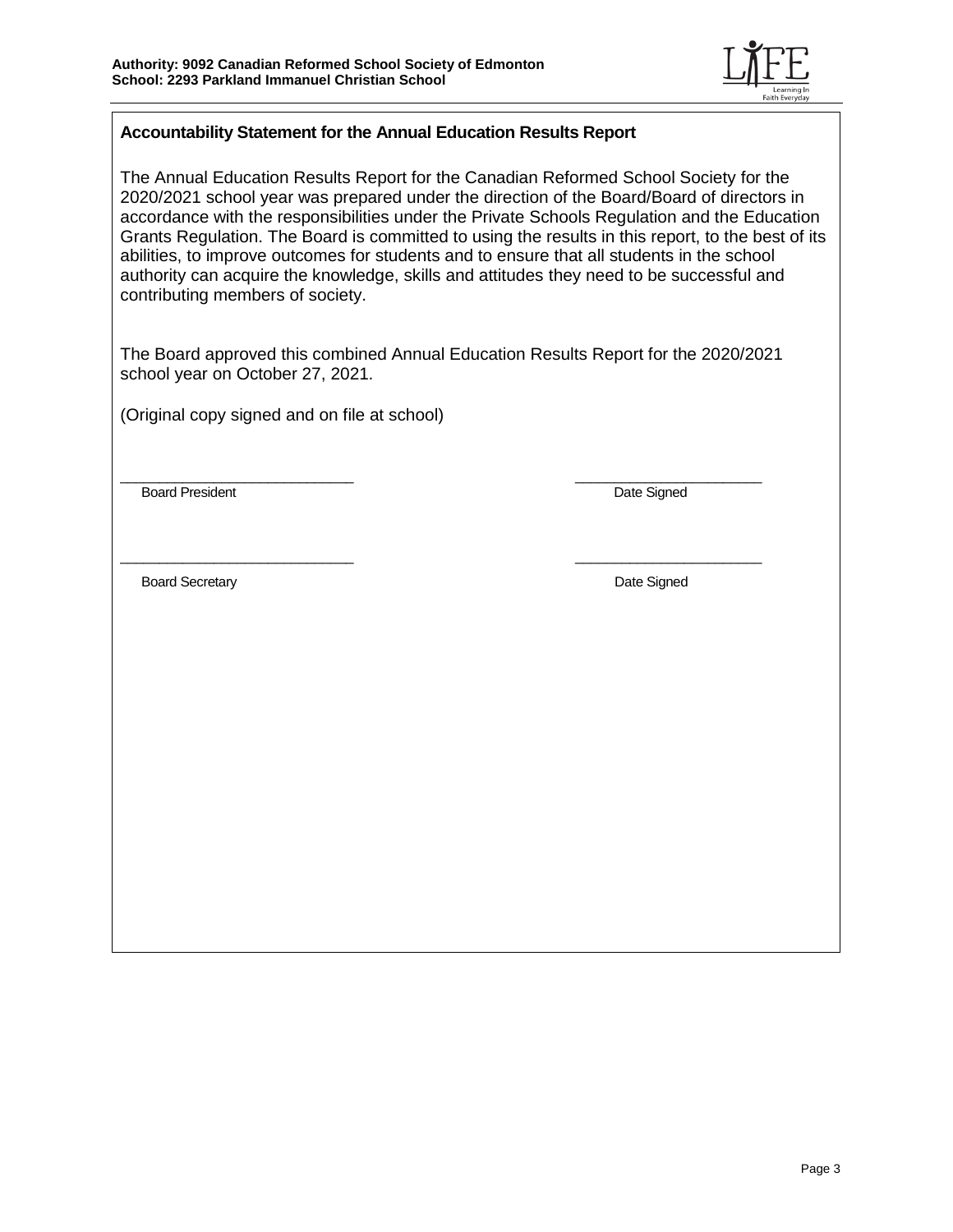

## **Foundation Statements and Profile**

As noted in the PICS Vision found on the first page of this document, it is the desire of all those involved with the school to create an environment that allows students to Learn In Faith Everyday. This catchphrase is underpinned by a total commitment on behalf of the school society members, school board, staff and students to base the instruction and activities of the school on the teaching of God's infallible Word.

Right from the very beginning, Parkland Immanuel Christian School has had a clearly defined Mission and Mandate that captures this desire to reinforce and inculcate the instruction that occurs in the home and in the Canadian Reformed Churches. These two foundational documents state the following:

## **Mission:**

The purpose of Parkland Immanuel Christian School is to provide parents with a Christian learning environment for educating their children. We strive to develop the students' talents so that they acquire the knowledge, skills and attitudes needed for a life of responsible Christian stewardship. The school will also provide an atmosphere where students can grow in maturity in their relationships with one another.

## **Mandate:**

Parents are primarily responsible for the education of their children. In order for education to be most effective, there should be uniformity of purpose and direction between home, school, and church. To achieve this, parents belonging to Canadian Reformed Churches of Edmonton have established a school society and elected a parental board to operate and maintain Parkland Immanuel Christian School. It is the mandate of this board to hire suitable staff to carry out the daily instruction in the school in accordance with the directives of the society and subject to Holy Scriptures, as summarized in the Belgic Confession, Heidelberg Catechism, and Canons of Dort.

Parkland Immanuel Christian School is continuing the work of providing Christian education to children of Reformed believers that first began when PICS opened its doors in 1977. As part of this work, the School Board, administration, and staff continue to work with parents and students to implement strategies that support our vision.

# **Highlights**

School operations were affected as PICS adopted a series of protocols in response to the Guidance Documents provided by the Alberta Government to address Covid 19. The summer of 2020 was busy with planning for school re-entry in light of the challenges posed by Covid-19. After pouring over health orders and guidelines prepared by Alberta Education and engaging in many conversations between admin, board, and society members and parents a re-entry handbook was put together. The school calendar was revised and much time was spent considering how best to support students for in-person and at-home learning if required. Although we expected high rates of student absenteeism, student attendance remained strong. The interruption to junior/senior high learning in December, and all students January 4-8, was managed quite well. A local outbreak and return to at-home learning in April/May were unfortunate but we worked hard to keep students learning as best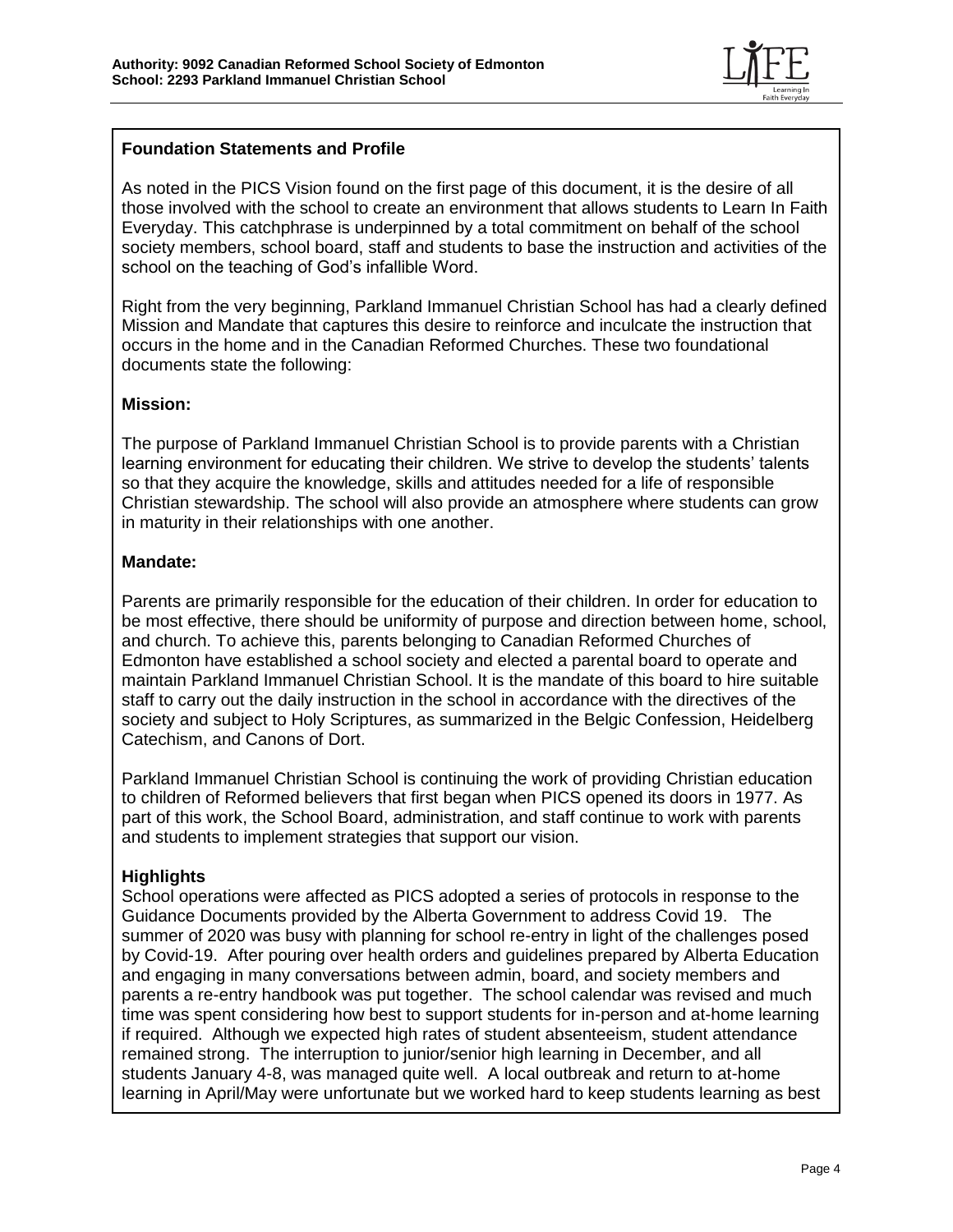

as we could. Microsoft Teams proved a useful tool to provide students with reasonable access to instruction and necessary resources. We are deeply thankful that we have been able to focus on student learning in-person for the most part, and staff and students worked very hard under challenging circumstances.

Most extra-curricular events and activities were either revised, repurposed, rescheduled, or cancelled. Other than a short cross-country and volleyball season, athletics was on hold for the most part. Some in-school clubs and field trips have continued, and whole school events such as Reading Month and Mission Week were adapted to fit the current guidelines in effect. Staff and students became very creative in putting together virtual assemblies for the school, and we look forward to the time when we can return to live whole-school community building events.

Some key events included Reading Month, Heart Week, (over \$8000 was raised for the MUFU orphanage in Kenya), and the continuation of our elementary leadership team.

### **Trends/Issues:**

As a school society we have seen significant growth in the last 10 years, although the impact of Covid has slowed this down some. Recent projections show that this growth will likely continue, creating both challenges and opportunities. The longevity of the current pandemic and how well we're able to cope with the challenges it creates could have a significant impact on the future of our school.

Despite the challenges of the last 20 months there is much reason for thanksgiving. The Lord continues to watch over our school community and we have been richly blessed by Him. In order to further develop student gifts, increase capacity, and strive for excellence, there are a number of initiatives in progress.

We hope to continue to improve our students' transition to post-secondary and better prepare students for life beyond high school. Our numbers in high school are growing, so opportunities to incorporate a wider range of course and scheduling options will become possible soon.

We have a growing number of students on IPP's. As these children enter Junior and Senior High, we are reviewing our programming to meet their more diverse needs.

In general, academic excellence is a key focal point for the Education Committee, the administration and the staff, and new strategies are being investigated to improve in this area. Another major focus for Ed com is mental health, an area that has been negatively impacted by the current pandemic.

Besides expansion, other issues in the coming years will be centered on continuing to provide quality transportation to our school community and finding sufficient Reformed Christian teachers as the number of students continues to grow. We hope to continue with our career counseling program to encourage students to develop their gifts and talents in service to God and their neighbor.

In addition to an increase in student population, a continuing trend at PICS is the focus on professional development. Recent events have caused all staff to upgrade their IT skills and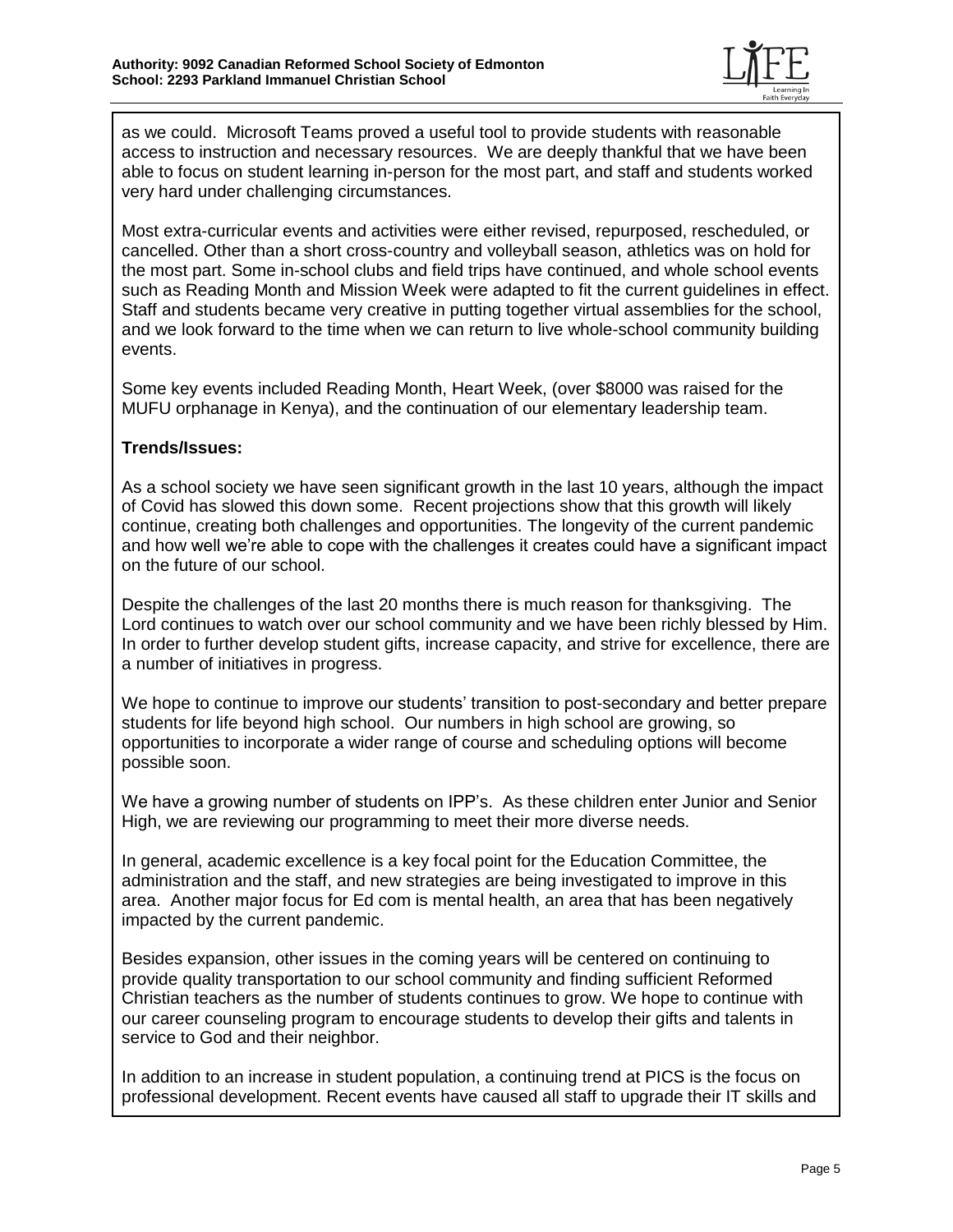

capabilities. PICS staff are using available time to work on a range of topics, at both a philosophical and a practical level.

As we look back upon the past year, and look forward to the next, we ultimately give thanks to our heavenly Father for His goodness towards us. He has blessed us with the time, talents, and resources to continue to run our school, and we will continue to look to Him for all things.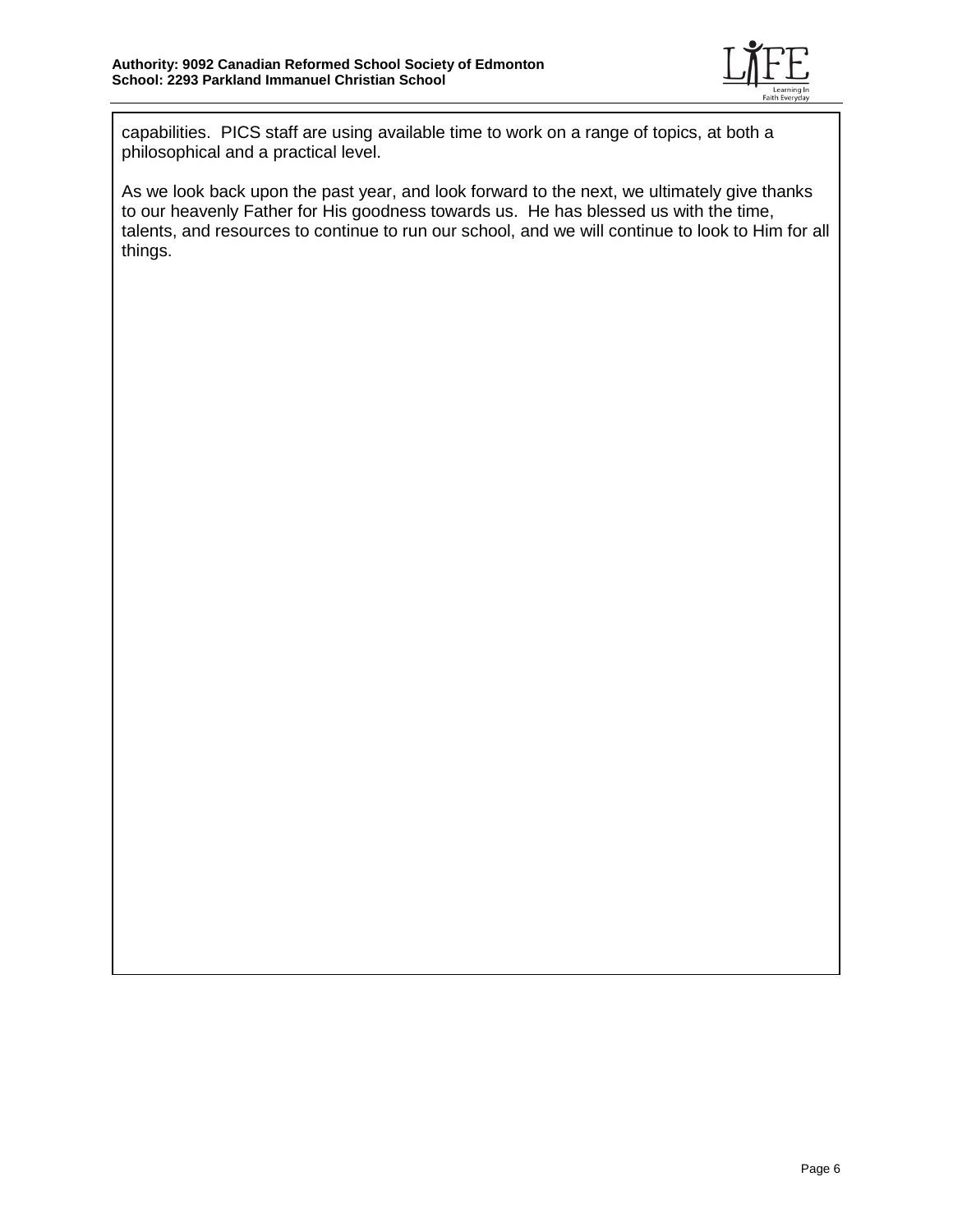#### **Required Alberta Education Assurance Measures - Overall Summary**



Spring 2021

Authority: 9092 Canadian Reformed School Society of Edmonton

| <b>Assurance Domain</b>                  |                                                                                 |                          | <b>Canadian Reformed School Soc</b> |                        |                          | Alberta                           |                        | <b>Measure Evaluation</b> |                    |                  |  |
|------------------------------------------|---------------------------------------------------------------------------------|--------------------------|-------------------------------------|------------------------|--------------------------|-----------------------------------|------------------------|---------------------------|--------------------|------------------|--|
|                                          | <b>Measure</b>                                                                  | Current<br><b>Result</b> | <b>Prev Year</b><br><b>Result</b>   | Prev 3 Year<br>Average | Current<br><b>Result</b> | <b>Prev Year</b><br><b>Result</b> | Prev 3 Year<br>Average | <b>Achievement</b>        | <b>Improvement</b> | Overall          |  |
|                                          | <b>Student Learning Engagement</b>                                              | 88.5                     | n/a                                 | n/a                    | 85.6                     | n/a                               | n/a                    | n/a                       | n/a                | n/a              |  |
|                                          | Citizenship                                                                     | 93.3                     | 94.6                                | 94.5                   | 83.2                     | 83.3                              | 83.0                   | n/a                       | n/a                | n/a              |  |
|                                          | 3-year High School Completion                                                   | 100.0                    | 95.2                                | 92.5                   | 83.4                     | 80.3                              | 79.6                   | <b>Very High</b>          | Improved           | <b>Excellent</b> |  |
| <b>Student Growth and</b><br>Achievement | 5-year High School Completion                                                   | 88.2                     | 96.1                                | 96.3                   | 86.2                     | 85.3                              | 84.8                   | Intermediate              | Maintained         | Acceptable       |  |
|                                          | <b>PAT: Acceptable</b>                                                          | n/a                      | n/a                                 | 91.5                   | n/a                      | n/a                               | 73.7                   | n/a                       | n/a                | n/a              |  |
|                                          | <b>PAT: Excellence</b>                                                          | n/a                      | n/a                                 | 35.3                   | n/a                      | n/a                               | 20.3                   | n/a                       | n/a                | n/a              |  |
|                                          | Diploma: Acceptable                                                             | n/a                      | n/a                                 | 89.7                   | n/a                      | n/a                               | 83.6                   | n/a                       | n/a                | n/a              |  |
|                                          | Diploma: Excellence                                                             | n/a                      | n/a                                 | 21.3                   | n/a                      | n/a                               | 24.1                   | n/a                       | n/a                | n/a              |  |
| <b>Teaching &amp; Leading</b>            | <b>Education Quality</b>                                                        | 94.7                     | 95.7                                | 964                    | 89.6                     | 90.3                              | 90.2                   | n/a                       | n/a                | n/a              |  |
| <b>Learning Supports</b>                 | Welcoming, Caring, Respectful and Safe<br><b>Learning Environments (WCRSLE)</b> | 95.4                     | n/a                                 | n/a                    | 87.8                     | n/a                               | n/a                    | n/a                       | n/a                | n/a              |  |
|                                          | <b>Access to Supports and Services</b>                                          | 92.1                     | n/a                                 | n/a                    | 82.6                     | n/a                               | n/a                    | n/a                       | n/a                | n/a              |  |
| Governance                               | <b>Parental Involvement</b>                                                     | 98.8                     | 98.8                                | 98.5                   | 79.5                     | 81.8                              | 81.4                   | n/a                       | n/a                | n/a              |  |

# **Domain 1: Student Growth and Achievement**

|                                   |                                       | <b>Canadian Reformed School</b><br><b>Soc</b> |                               |                                      | Alberta                         |                               |                                      | <b>Measure Evaluation</b> |                   |                  |
|-----------------------------------|---------------------------------------|-----------------------------------------------|-------------------------------|--------------------------------------|---------------------------------|-------------------------------|--------------------------------------|---------------------------|-------------------|------------------|
| <b>Assurance Domain</b>           | <b>Measure</b>                        | <b>Current</b><br><b>Result</b>               | Prev<br>Year<br><b>Result</b> | Prev <sub>3</sub><br>Year<br>Average | <b>Current</b><br><b>Result</b> | Prev<br>Year<br><b>Result</b> | Prev <sub>3</sub><br>Year<br>Average | <b>Achievement</b>        | Improvement       | Overall          |
|                                   | <b>Student Learning</b><br>Engagement | 88.5                                          | n/a                           | n/a                                  | 85.6                            | n/a                           | n/a                                  | n/a                       | n/a               | n/a              |
|                                   | Citizenship                           | 93.3                                          | 94.6                          | 94.5                                 | 83.2                            | 83.3                          | 83.0                                 | n/a                       | n/a               | n/a              |
|                                   | 3-year High School<br>Completion      | 100.0                                         | 95.2                          | 92.5                                 | 83.4                            | 80.3                          | 79.6                                 | <b>Very High</b>          | Improved          | <b>Excellent</b> |
| Student Growth and<br>Achievement | 5-year High School<br>Completion      | 88.2                                          | 96.1                          | 96.3                                 | 86.2                            | 85.3                          | 84.8                                 | Intermediate              | <b>Maintained</b> | Acceptable       |
|                                   | PAT: Acceptable                       | n/a                                           | n/a                           | 91.5                                 | n/a                             | n/a                           | 73.7                                 | n/a                       | n/a               | n/a              |
|                                   | PAT: Excellence                       | n/a                                           | n/a                           | 35.3                                 | n/a                             | n/a                           | 20.3                                 | n/a                       | n/a               | n/a              |
|                                   | Diploma: Acceptable                   | n/a                                           | n/a                           | 89.7                                 | n/a                             | n/a                           | 83.6                                 | n/a                       | n/a               | n/a              |
|                                   | Diploma: Excellence                   | n/a                                           | n/a                           | 21.3                                 | n/a                             | n/a                           | 24.1                                 | n/a                       | n/a               | n/a              |

God has blessed our students richly! We are thankful that our students used their God-given abilities wisely this past year. Historically most of our students achieve the acceptable standard on government exams and go on to graduate from high school with solid marks. These results can be contributed to strong, engaged families, committed parents, and quality teachers. Due to the cancellation of PAT's/Diploma exams last year, this measure is difficult to report on. We will continue to support student learning with strategies outlined below. Our entire school system must continue to work together to support students as they move through the grades and ultimately one day graduate.

Students at Parkland Immanuel Christian School are demonstrating active citizenship and are taught the necessary behaviors to be successful. We are thankful to our very committed staff for their efforts in modelling excellent citizenship themselves and encouraging these behaviors in the students under their care.

### **Current school priorities under this domain are:**

Develop and maintain a rigorous academic program in order to promote academic excellence and prepare our graduates for university and career.

### **Outcomes:**

- To improve exam writing skills in our post-secondary students.
- To cultivate effective study and academic performance strategies in our students and graduates.
- Maintain rate of high school completion and citizenship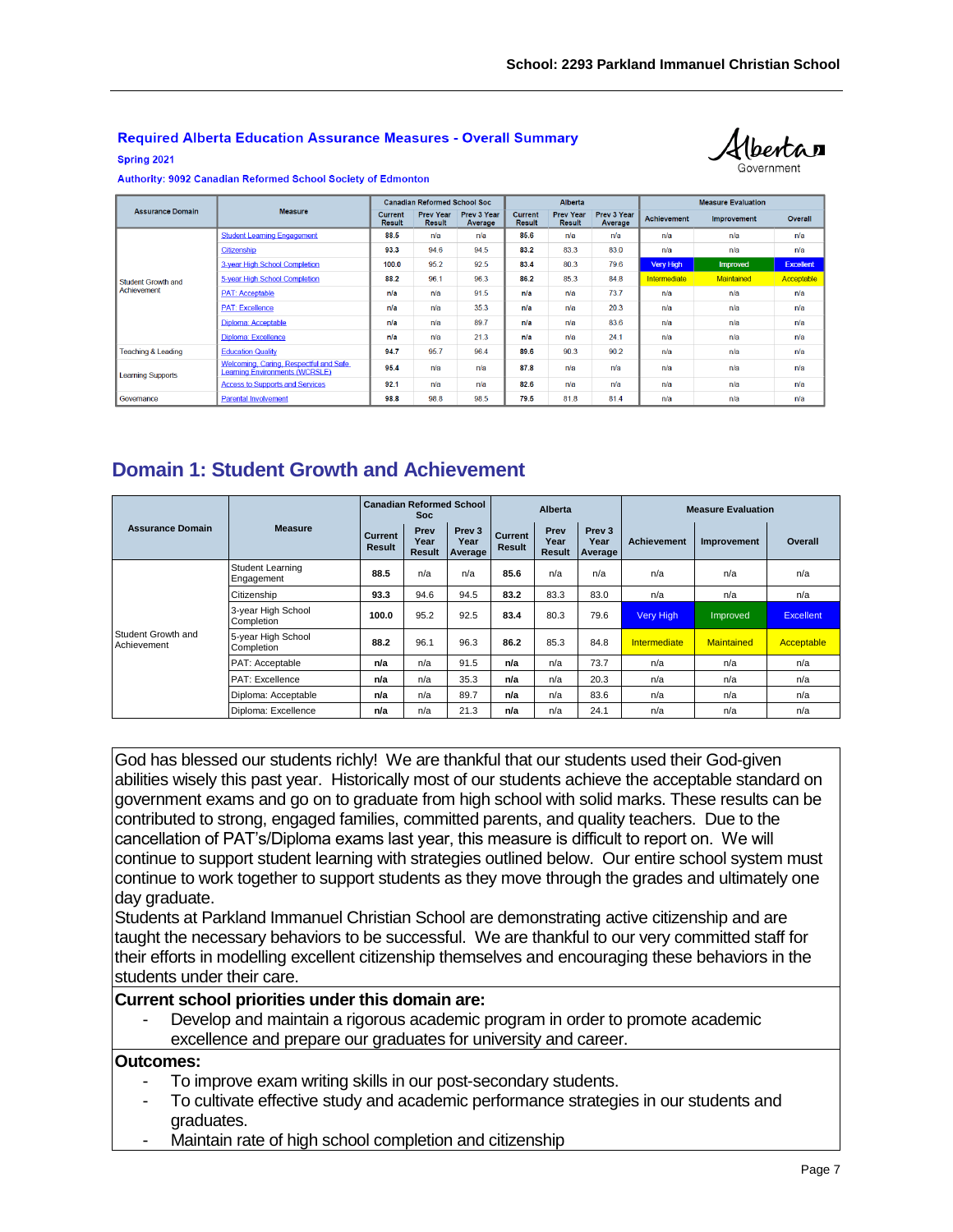## **Strategies:**

- 1. Maintain regular communication with parents regarding student progress via newsletters, weekly updates, P-T Interviews, and access to student progress through Powerschool.
- 2. Monitor progress of students on IPP's. Teachers will schedule regular meetings with parents for these students, and work closely with our Educational Assistants to ensure student needs are being met.
- 3. Continue to assess needs, strengths, and weaknesses of incoming students (Kindergarten and other grades). We are working with a Benchmark Reading Intervention tool to identify struggling readers, and better support students of all abilities.
- 4. Leverage the learning loss funding from the AB government for students at risk in Grades 1-3.
- 5. Encourage teachers to match instruction to curriculum outcomes; administration will review year and unit plans, and conduct classroom visits to support teachers.
- 6. Continue to build solid assessment practices. This will be the second year without an Exam Exemption policy, so all JH/SH students will be preparing for and writing select exams throughout the year.
- 7. Help prepare students for PAT's by teaching the curriculum well, and giving students knowledge and strategies to answer various styles of questions (e.g. numeric response, multiple choice, etc.)
- 8. Communicating key changes to society, parents, and students.
- 9. Preparing exam schedule well in advance for Junior/Senior High.
- 10. Reviewing Health curriculum to ensure study skills/strategies and stress management are being taught intentionally to students.
- 11. Develop and apply exam criteria (length, complexity, question types, Bloom's taxonomy, blueprinting).
- 12. Administration to review exams with teachers at several points throughout the year.
- 13. Survey students on study habits, exams, exam week.
- 14. We will continue to develop leadership skills in our students. We've added a Leadership 12 course, and are looking to revive our leadership programs, particularly once Covid-19 has passed.
- 15. Continue to provide career counseling for students to help them explore possible career paths and post-secondary options.

## **Comments and Strategies:**

We currently have a small population of self-identified FNMI students. However, consistent with the *Freedom of Information and Privacy Act,* because our FNMI number of students is fewer than six, we cannot report our results publicly. Our present population of FNMI students is meeting grade level expectations, and the achievement gap with other students is not recognizable. PICS strives to provide all students in our school community with an appropriate knowledge and understanding of various cultures including FNMI. Professional development opportunities have been and will be made available to our teachers through AISCA and Alberta Education. Our goal is to foster an environment where we are sensitive to the history and challenges FNMI face, especially because they form an important component of our Canadian heritage and modern society. In our Social Studies program there is a clear focus on FNMI related content. This program will provide background information on FNMI, and work to break down stereotypes and cultivate an attitude of love and respect for all cultures, including FNMI. This is consistent with our worldview; we believe that all people are created in the image of God, are therefore worthy of respect, and should experience a safe and caring environment.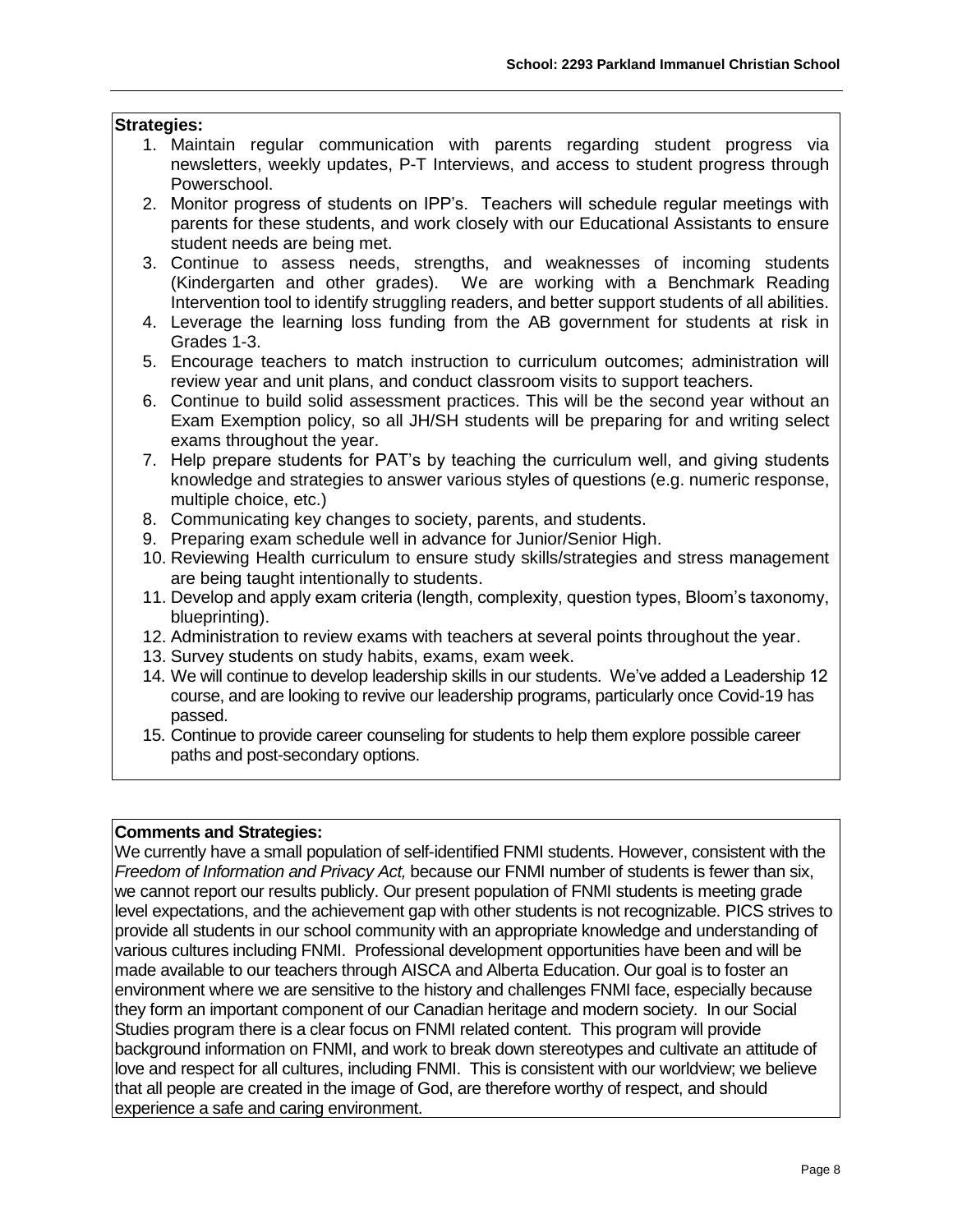# **Domain Two: Teaching and Leading**

| <b>Assurance Domain</b> |                          | <b>Canadian Reformed School  </b><br><b>Soc</b> |                               |                                             | Alberta                  |                               |                                             | <b>Measure Evaluation</b> |             |         |
|-------------------------|--------------------------|-------------------------------------------------|-------------------------------|---------------------------------------------|--------------------------|-------------------------------|---------------------------------------------|---------------------------|-------------|---------|
|                         | <b>Measure</b>           | Current<br><b>Result</b>                        | Prev<br>Year<br><b>Result</b> | Prev <sub>3</sub><br>Year<br><b>Average</b> | Current<br><b>Result</b> | Prev<br>Year<br><b>Result</b> | Prev <sub>3</sub><br>Year<br><b>Average</b> | <b>Achievement</b>        | Improvement | Overall |
| Teaching & Leading      | <b>Education Quality</b> | 94.7                                            | 95.7                          | 96.4                                        | 89.6                     | 90.3                          | 90.2                                        | n/a                       | n/a         | n/a     |

Our result in this domain remains high and we will work to build on this area of strength. Last year we converted our early dismissal system into at-home learning days to allow staff time to prepare and post learning plans for students working remotely. In 2021-2022 we will maintain an early dismissal system to give staff time to meet together regularly in order to focus on school priorities.

We have been blessed with talented and qualified educational staff, and as our student numbers continue to grow, the challenge will be to continue to find qualified staff committed to serve our school community.

Under the current pandemic restrictions culture-building activities are hard to organize at this time. We had a retreat planned in October for staff but this had to be cancelled. We will continue to explore ways to engage with staff and promote a positive collaborative culture at PICS.

## **Current school priorities under this domain:**

Maintain a collaborative internal school culture for staff that is God honoring, positive, loving, safe, caring and reflects the school's mission. Enable staff (and students) to thrive and grow.

## **Outcomes:**

- Establish Professional Learning Communities (PLC's) to promote collective efficacy.
- Create a collaborative community within our professional staff to effectively work towards staff growth and student educational success.

## **Strategies**

- 1. Arrange early dismissals and PD days into school calendar
- 2. Develop protocols and CLEAR goals for early dismissal groups (PLC's)
- 3. Ensure PLC goals connect to school goals/priorities
- 4. Admin presence and regular check-ins with early dismissal groups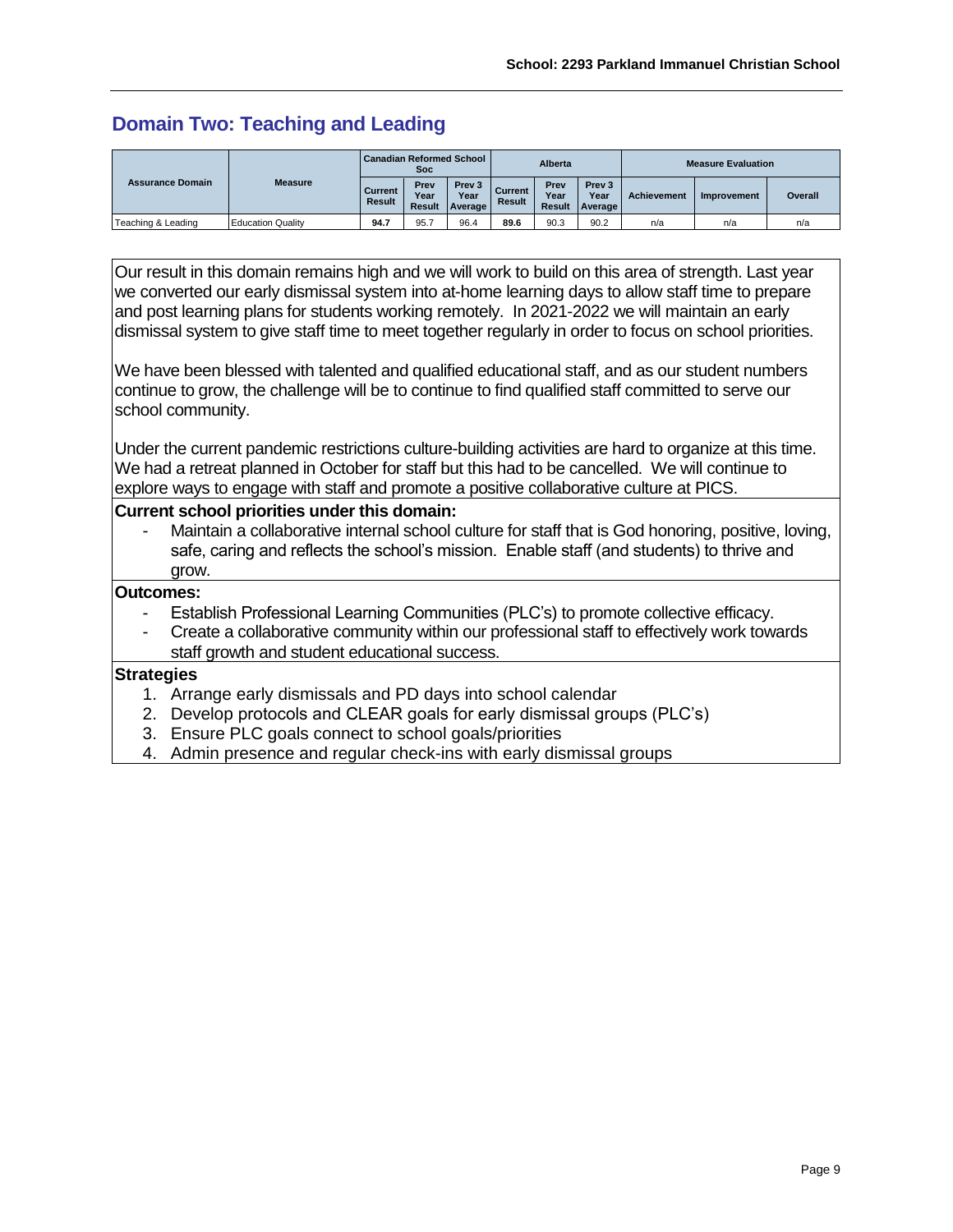# **Domain Three: Learning Supports**

|                          |                                                                             | <b>Canadian Reformed School</b><br><b>Soc</b> |                               |                                      | <b>Alberta</b>           |                               |                                             | <b>Measure Evaluation</b> |                    |         |
|--------------------------|-----------------------------------------------------------------------------|-----------------------------------------------|-------------------------------|--------------------------------------|--------------------------|-------------------------------|---------------------------------------------|---------------------------|--------------------|---------|
| <b>Assurance Domain</b>  | <b>Measure</b>                                                              | Current<br>Result                             | Prev<br>Year<br><b>Result</b> | Prev <sub>3</sub><br>Year<br>Average | Current<br><b>Result</b> | Prev<br>Year<br><b>Result</b> | Prev <sub>3</sub><br>Year<br><b>Average</b> | <b>Achievement</b>        | <b>Improvement</b> | Overall |
| <b>Learning Supports</b> | Welcoming, Caring,<br>Respectful and Safe Learning<br>Environments (WCRSLE) | 95.4                                          | n/a                           | n/a                                  | 87.8                     | n/a                           | n/a                                         | n/a                       | n/a                | n/a     |
|                          | Access to Supports and<br>Services                                          | 92.1                                          | n/a                           | n/a                                  | 82.6                     | n/a                           | n/a                                         | n/a                       | n/a                | n/a     |

Our performance measures in the above categories related to Learning Supports remain strong. As a Christian School we value each student and will continue to focus on cultivating an environment of equity and respect.

We see all people as created in the image of God, therefore having immense value and worthy of respect. However, it is impossible for a school to exist without strife and conflict. Our school society is committed to promoting positive behavior that reflects a godly manner. The school is very committed to providing a safe and caring environment for all students, regardless of place and station. Conflict is always dealt with in a Biblical manner, with the goal to correct and restore both victim and perpetrator. Christ Himself states that the Great Commandment is to "Love the Lord your God with all your heart and with all your soul and with all your mind and with all your strength. The second is this: "Love your neighbor as yourself. There is no commandment greater than these." (Mark 12:30 & 31). We strive to uphold this rule of thumb in all of our school's activities. The above results indicate that the school is achieving a high level of success in this area and that most students feel PICS is a safe and caring environment. Rather than taking the credit ourselves, we give God the praise and honor He deserves.

#### **Current priorities under this domain include:**

Provide a caring, nurturing, Christian environment where all students are encouraged and given opportunities to use their God-given gifts to the best of their ability.

#### **Outcomes:**

- Complete work of LASN sustainability committee
- Access AISCA Learning Continuum Support Grant

#### **Strategies**

- 1. LASN ad-hoc committee to evaluate Learning Assistance Program and Sustainability.
- 2. Develop protocols/parameters for allocating resources, supports, and guiding questions around student admission.
- 3. Leverage AISCA grant to provide additional supports to students with learning needs.
- 4. The School Board has developed school policies focusing on proper school supervision, discipline, reporting procedures, safety drills, etc., which promote the development of a Godcentered, loving, safe environment. School administration and staff strive to consistently follow and apply relevant school policies.
- 5. Safe and caring attitudes are modeled and encouraged by staff and students.
- 6. Students are given leadership and service opportunities (in class, leadership teams, student led clubs).
- 7. Our school continues to share resources and supports with parents and students.
- 8. As a school we strive to provide resources and relevant training to staff.
- 9. PICS strives to provide meaningful educational opportunities for every student and is committed to an inclusive educational environment. While many students receive additional support services, the goal is and remains to keep students learning together.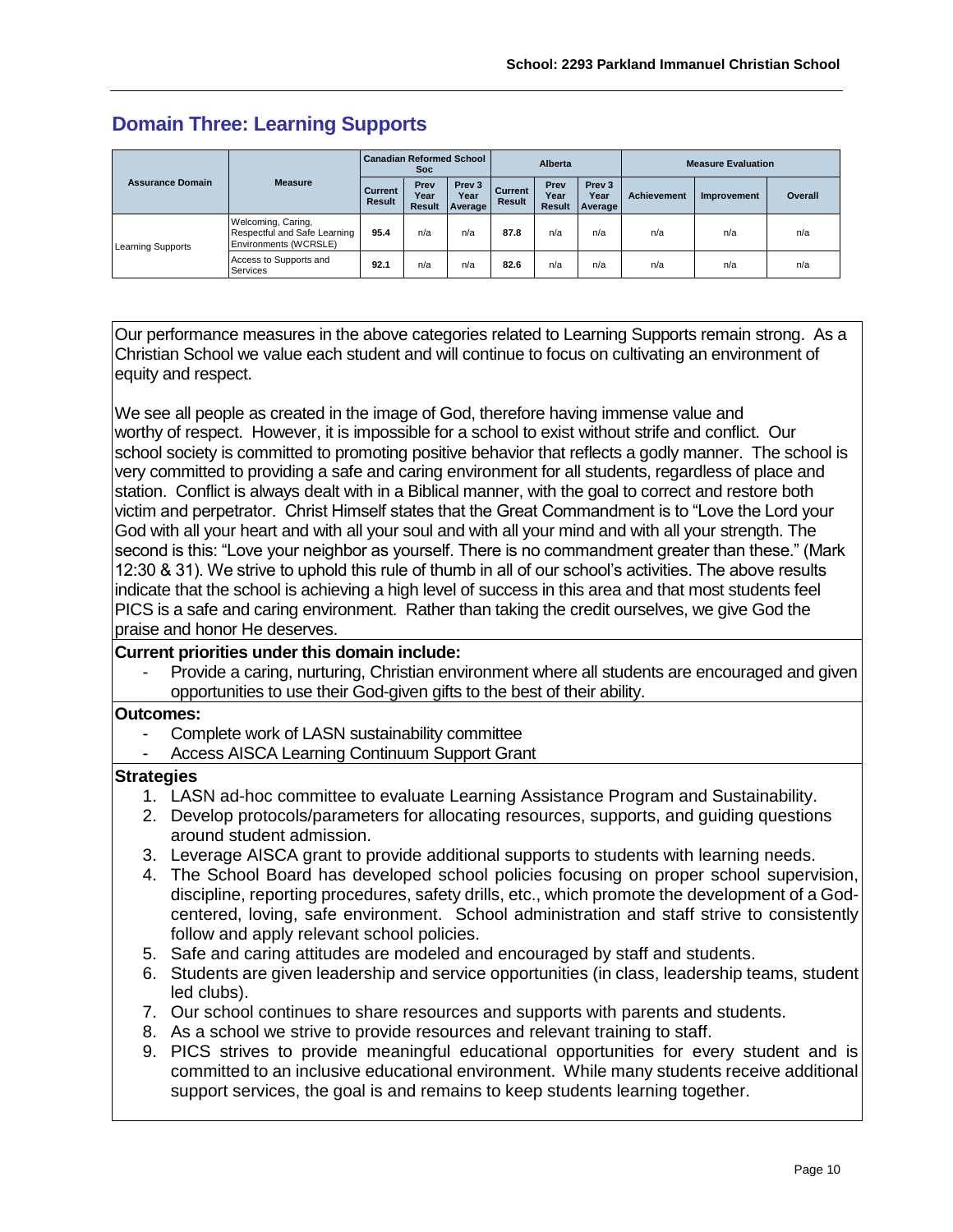# **Domain Four: Governance**

| <b>Assurance Domain</b> |                      | <b>Canadian Reformed School</b><br>Soc |                               |                                      | <b>Alberta</b>           |                               |                                             | <b>Measure Evaluation</b> |             |         |
|-------------------------|----------------------|----------------------------------------|-------------------------------|--------------------------------------|--------------------------|-------------------------------|---------------------------------------------|---------------------------|-------------|---------|
|                         | <b>Measure</b>       | <b>Current</b><br>Result               | Prev<br>Year<br><b>Result</b> | Prev <sub>3</sub><br>Year<br>Average | Current<br><b>Result</b> | Prev<br>Year<br><b>Result</b> | Prev <sub>3</sub><br>Year<br><b>Average</b> | Achievement               | Improvement | Overall |
| Governance              | Parental Involvement | 98.8                                   | 98.8                          | 98.5                                 | 79.5                     | 81.8                          | 81.4                                        | n/a                       | n/a         | n/a     |

Satisfaction has remained high and we continue to receive consistent support from parents and society members. There are numerous opportunities for our community members to participate in school activities and operations. The School Board continues to monitor and assess its role in this area and meets regularly with the society to encourage parental involvement. The committees that operate under the Board's authority also have a large parental presence. Impacts from Covid have made it challenging to keep the community as engaged as in the past.

### **Strategies**

- 1. The school will continue to provide opportunities for parents to be engaged in school life, such as fieldtrips (virtual and/or in-school, until restrictions relax), classrooms, whole school functions (as permitted), progress reports, P-T Interviews and IPP meetings, society meetings, parent run committees and Board interactions. The percentage of parents satisfied with their involvement in decision-making is very high. Our society is essentially parent-run, from the Board level to committee work, to volunteers, bus drivers, librarians, maintenance, and staffing.
- 2. Communication through our website, weekly newsletters, and our monthly PICS Life edition keep society members informed on school operations.
- 3. The satisfaction level with the quality of education is also very high, which attests to our committed families and highly trained staff members.
- 4. Parents are regularly involved in planning and assisting with large school events, classroom activities, and extra-curricular programming.
- 5. Our school continues to share resources and supports with parents and students.
- 6. As a school we strive to provide resources and relevant training to staff.
- 7. Respond to feedback promptly and appropriately, keeping in line with the school's mission and vision.
- 8. Continue to explore ways to move the Board from an operational model to a more governance style.

# **Domain Five: Local and Societal Context**

"Parkland Immanuel Christian School will be prayerfully supported by a welcoming multigenerational community that is actively involved through volunteering, membership in committees or Boards, and by participation in regular school activities. It will seek to build strong partnerships with all members of the Reformed community and promote a sense of belonging, ownership and pride." (PICS Vision)

Enrolment growth has resulted in space pressures. All classrooms are in use and special use areas (Computer lab, library, art room, etc.) have now become regular use classrooms. Expanding the current facility to accommodate current and future growth is necessary to create more capacity and options for the future.

Construction timelines have been delayed and work is scheduled to begin in the Spring. We are waiting on final building permits and finalizing arrangements with a general contractor.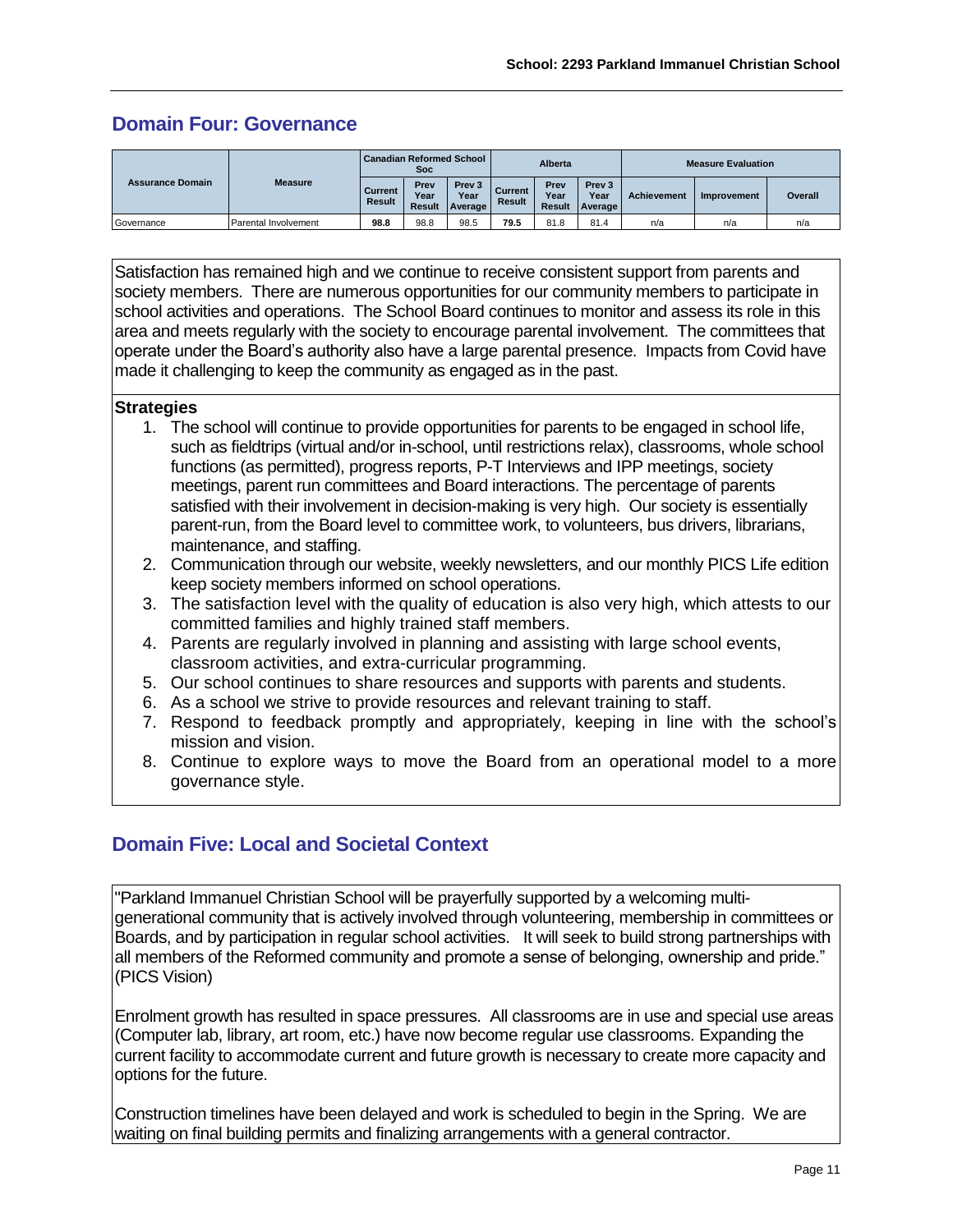#### **Current priorities under this domain include:**

Provide spaces for students to learn, grow and build one another up, for staff to perform their duties and enjoy their work, and for the Society to be able to come together and share in the joy of school and community activities.

### **Outcomes:**

School Expansion will:

- add classrooms (Phase 1)
- add gym/kitchen/foyer (Phase 2)
- existing structure renovations (Phase 3)

#### **Strategies**

- 1. Fundraising for capital project
- 2. Development of 'excess' lands to the west
- 3. Develop and follow construction timeline for expansion
- 4. Engage society at bi-annual meetings
- 5. Project space requirements for future years

#### **Future Challenges**

• Our student projections are somewhat uncertain due to Covid. However, we continue to expect significant growth in our student population over the next 5 years. Current forecasts will need to be updated in Spring, 2022. We will need to acquire additional staffing, space, and resources to continue to provide a high-quality education for these students. The board continues to work on Project 2020- building proposal, as our facility is maxed out and needs to be expanded upon soon to accommodate future growth.

#### **Summary of Financial Results**

Along with the generous support of our membership, the Level II funding we received from Alberta Education has enabled us to meet our budget for 2020-2021. The additional funding and support (federal and provincial) was also helpful in meeting our budget. Included in this report is a copy of our approved budget for the 2021-2022 year, which provides details on our annual revenues and expenses.

#### **Budget Summary**

We are very appreciative that Alberta Education continues to provide funds for the operation of our school. Our parents are average tax-payers and hard-working Albertans, and they already make huge sacrifices in order to support Christian education. The new funding model has put some pressure on our ability to serve the needs of students and families. Covid-19 continues to negatively impact our actual enrolment vs. our expected enrolment, which will affect our budget balance for 2021-2022 and growth projections.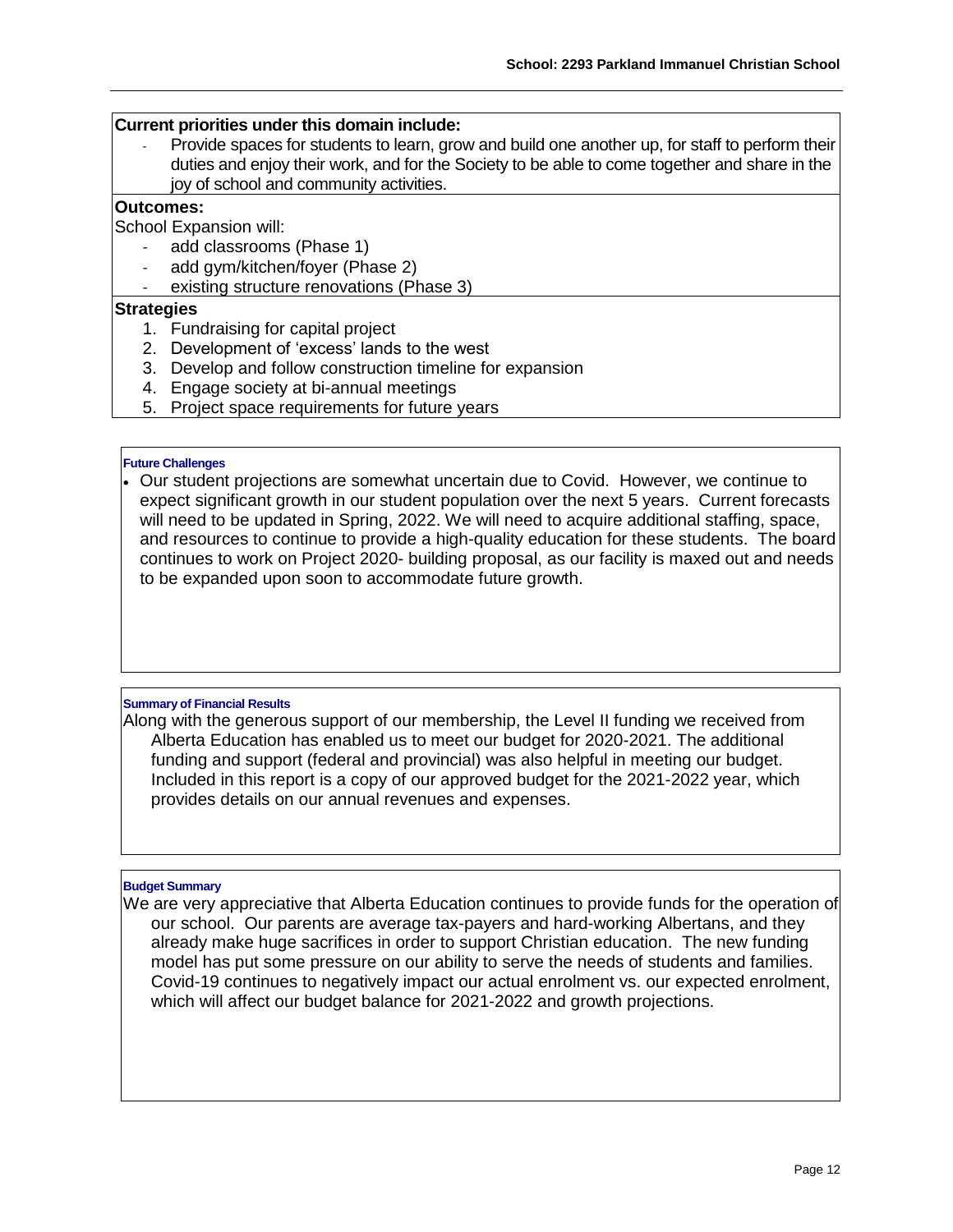## **Budget Summary**

For the fiscal year 2021-2022, please see the budget summary below to ensure that PICS continues to offer a quality education and works toward the priorities articulated in this report. More information can be obtained from the school office.

| Canadian Reformed School Society<br>Budget 2020/21 (updated April 30, 2021; forecast through March 2021) |                      |                      |                      |                      |                      |  |  |  |  |  |  |
|----------------------------------------------------------------------------------------------------------|----------------------|----------------------|----------------------|----------------------|----------------------|--|--|--|--|--|--|
|                                                                                                          | <b>Budget 21/22</b>  | <b>Budget 20/21</b>  | Forecast 20/21       | <b>Budget 19/20</b>  | Actual 19/20         |  |  |  |  |  |  |
| <b>Revenues</b>                                                                                          |                      |                      |                      |                      |                      |  |  |  |  |  |  |
| <b>Grants</b>                                                                                            |                      |                      |                      |                      |                      |  |  |  |  |  |  |
| Kindergarten                                                                                             | 146,895              | 146,591              | 146,591<br>2.127.688 | 201,135              | 209,328              |  |  |  |  |  |  |
| Grades 1-12<br>Other                                                                                     | 1,781,373<br>682,933 | 1,733,704<br>659,591 | 269,978              | 1,809,876<br>363,758 | 1,883,598<br>378,575 |  |  |  |  |  |  |
|                                                                                                          | 2,650,951            | 2,539,886            | 2,544,258            | 2,374,769            | 2,471,501            |  |  |  |  |  |  |
| <b>Members</b>                                                                                           |                      |                      |                      |                      |                      |  |  |  |  |  |  |
| Fees                                                                                                     | 1,441,905            | 1,403,789            | 1,332,391            | 1,282,508            | 1,369,795            |  |  |  |  |  |  |
| <b>Donations</b>                                                                                         | 120,073              | 108,533<br>o         | 110,474              | 121.050<br>o         | 97.051               |  |  |  |  |  |  |
| Fundraising                                                                                              | 95,000<br>1,656,978  | 1,512,322            | 357,744<br>1,800,610 | 1,403,558            | 358,338<br>1,825,184 |  |  |  |  |  |  |
| <b>Miscellaneous</b>                                                                                     |                      |                      |                      |                      |                      |  |  |  |  |  |  |
| <b>Ladies Aid</b>                                                                                        | 0                    | 0                    | o                    | 0                    | 0                    |  |  |  |  |  |  |
| <b>COVID-Related Grants</b>                                                                              |                      |                      | 166,498              |                      |                      |  |  |  |  |  |  |
| Other                                                                                                    | 3,040                | 1,910                | 2.817                | 1.362                | 35,064               |  |  |  |  |  |  |
|                                                                                                          | 3,040                | 1,910                | 169,315              | 1.362                | 35,064               |  |  |  |  |  |  |
| <b>Total Revenues</b>                                                                                    | 4,310,969            | 4,054,117            | 4,514,182            | 3,779,689            | 4,331,749            |  |  |  |  |  |  |
| <b>Expenses</b><br>Instructional                                                                         |                      |                      |                      |                      |                      |  |  |  |  |  |  |
| <b>Salaries</b>                                                                                          | 2,748,438            | 2,582,583            | 2.614,378            | 2.383,438            | 1,918,803            |  |  |  |  |  |  |
| <b>Benefits</b>                                                                                          | 350,254              | 312.161              | 347,455              | 299,218              | 365,700              |  |  |  |  |  |  |
| <b>Staff Acquisition</b><br><b>Services Purchased</b>                                                    | 8,000                | 6,000                | 9,952                | 6,000                | 5,304                |  |  |  |  |  |  |
| <b>COVID-Related Costs</b>                                                                               | 120,892              | 132,973              | 158,829<br>166,498   | 105,451              | 65,806               |  |  |  |  |  |  |
| Supplies & Materials                                                                                     | 109,620              | 92.450               | 85,775               | 98,060               | 72,816               |  |  |  |  |  |  |
|                                                                                                          | 3,339,204            | 3,126,166            | 3,382,887            | 2.892.168            | 2.792.611            |  |  |  |  |  |  |
| <b>Administration</b>                                                                                    |                      |                      |                      |                      |                      |  |  |  |  |  |  |
| <b>Salaries</b>                                                                                          | 183.641              | 179.157              | 187,314              | 156,348              | 130,389              |  |  |  |  |  |  |
| <b>Supplies &amp; Materials</b>                                                                          | 10,000               | 10,000               | 13,927               | 12,000               | 27,005               |  |  |  |  |  |  |
| Dues & Professional                                                                                      | 46,980               | 44,000               | 31,559               | 48,200               | 44.078               |  |  |  |  |  |  |
| Promotion                                                                                                | 25,625<br>266,246    | 18,500<br>251,657    | 22.577<br>255,378    | 17,375<br>233,923    | 26,429<br>227,901    |  |  |  |  |  |  |
| Operations & Maintenance                                                                                 |                      |                      |                      |                      |                      |  |  |  |  |  |  |
| Accounting & Legal                                                                                       | 12,000               | 10,500               | 14,000               | 10,000               | 22,271               |  |  |  |  |  |  |
| Insurance                                                                                                | 55,000               | 45,000               | 52,716               | 31,250               | 54,967               |  |  |  |  |  |  |
| <b>Utilities</b>                                                                                         | 89,529               | 96,098               | 81.441               | 95,062               | 76,110               |  |  |  |  |  |  |
| <b>Supplies</b>                                                                                          | 14,000               | 14,000               | 11,836               | 17,000               | 15,760               |  |  |  |  |  |  |
| <b>Services Purchased</b>                                                                                | 92,508               | 97.190               | 76,483               | 90,208               | 64,382               |  |  |  |  |  |  |
| <b>Building Maintenance</b><br>Grounds Maintenance                                                       | 42,850<br>18,000     | 42,250<br>17,000     | 40,366<br>14,447     | 43,500<br>15,000     | 34,755<br>12,479     |  |  |  |  |  |  |
|                                                                                                          | 323,887              | 322,038              | 291,289              | 302,020              | 280,724              |  |  |  |  |  |  |
| Transportation                                                                                           |                      |                      |                      |                      |                      |  |  |  |  |  |  |
| Insurance                                                                                                | 15,532               | 13,761               | 12,945               | 6,400                | 12,041               |  |  |  |  |  |  |
| Fuel                                                                                                     | 50,612               | 47,960               | 28,956               | 46,680               | 25,356               |  |  |  |  |  |  |
| Repairs                                                                                                  | 48,876               | 52,400               | 44,346               | 70,400               | 55,301               |  |  |  |  |  |  |
| <b>Services Purchased</b>                                                                                | 190,591<br>305,611   | 195,982<br>310,103   | 108,058<br>194,305   | 162,058<br>285,538   | 83,553<br>176,251    |  |  |  |  |  |  |
| Financial                                                                                                |                      |                      |                      |                      |                      |  |  |  |  |  |  |
| <b>Bank Charges</b>                                                                                      | 960                  | 960                  | 784                  | 960                  | 1,533                |  |  |  |  |  |  |
| Mortgage Payments interest                                                                               | 0                    | o                    | o                    | o                    | $\bf{0}$             |  |  |  |  |  |  |
| Furnishings & Equipment                                                                                  | 53,900               | 11,200               | 40,420               | 34,500               | 75,926               |  |  |  |  |  |  |
| GST (net)                                                                                                | 9,660                | 8,974                | 2.984                | 9,057                | 11,128               |  |  |  |  |  |  |
|                                                                                                          | 64,520               | 21,134               | 44,188               | 44,517               | 88,587               |  |  |  |  |  |  |
| <b>Total Expenses</b><br><b>Operating Budget Balance</b>                                                 | 4,299,469<br>11,500  | 4,031,099<br>23,019  | 4,168,047<br>346,135 | 3,758,165<br>21,524  | 3,566,074<br>765,675 |  |  |  |  |  |  |
| Less Project 2020 Fundraising (net)                                                                      |                      |                      | 284,922              |                      | 358,338              |  |  |  |  |  |  |
| <b>Adjusted Operating Budget Balance</b>                                                                 |                      |                      | 61,213               |                      | 407,337              |  |  |  |  |  |  |
| <b>Capital Budget</b>                                                                                    |                      |                      | $-116,000$           |                      |                      |  |  |  |  |  |  |
| Amortization of Capital Allocations                                                                      | $-122,000$<br>0      | $-116,000$<br>0      | o                    | $-116,000$<br>o      | $-120.564$<br>0      |  |  |  |  |  |  |
| Mortgage Payments principal<br><b>Bus Loan/Reserve Fund</b>                                              | 0                    | 0                    | 0                    | 0                    | 0                    |  |  |  |  |  |  |
| <b>Bus Purchase</b>                                                                                      | 0                    | 0                    | 100,000              | 0                    | 0                    |  |  |  |  |  |  |
| <b>Bldg Expansion/Improvement</b>                                                                        | 11,500               | 20,000               | 58,957               | 20,000               | 0                    |  |  |  |  |  |  |
| <b>Amortization of Capital Assets</b>                                                                    | 222,500              | 220,000              | 220,000              | 220,000              | 220,185              |  |  |  |  |  |  |
| <b>Capital Budget Balance</b>                                                                            | 112,000              | 124,000              | 262,957              | 124,000              | 99,621               |  |  |  |  |  |  |
| <b>Total Budget Balance</b>                                                                              | $-100,500$           | -100,981             | 201,743              | $-102,476$           | 307,716              |  |  |  |  |  |  |
| <b>Non-Cash Items</b><br>Amortization of Capital Allocations                                             | 122,000              | 116,000              | 116,000              | 116,000              |                      |  |  |  |  |  |  |
| <b>Amortization of Capital Assets</b>                                                                    | -222,500             | $-220,000$           | $-220,000$           | $-220,000$           |                      |  |  |  |  |  |  |
| <b>Capital Budget Balance</b>                                                                            | -100,500             | $-104,000$           | $-104,000$           | $-104,000$           |                      |  |  |  |  |  |  |
| <b>Budget Balance</b>                                                                                    | 0                    | 3,019                | -97,743              | 1,524                | 307,716              |  |  |  |  |  |  |